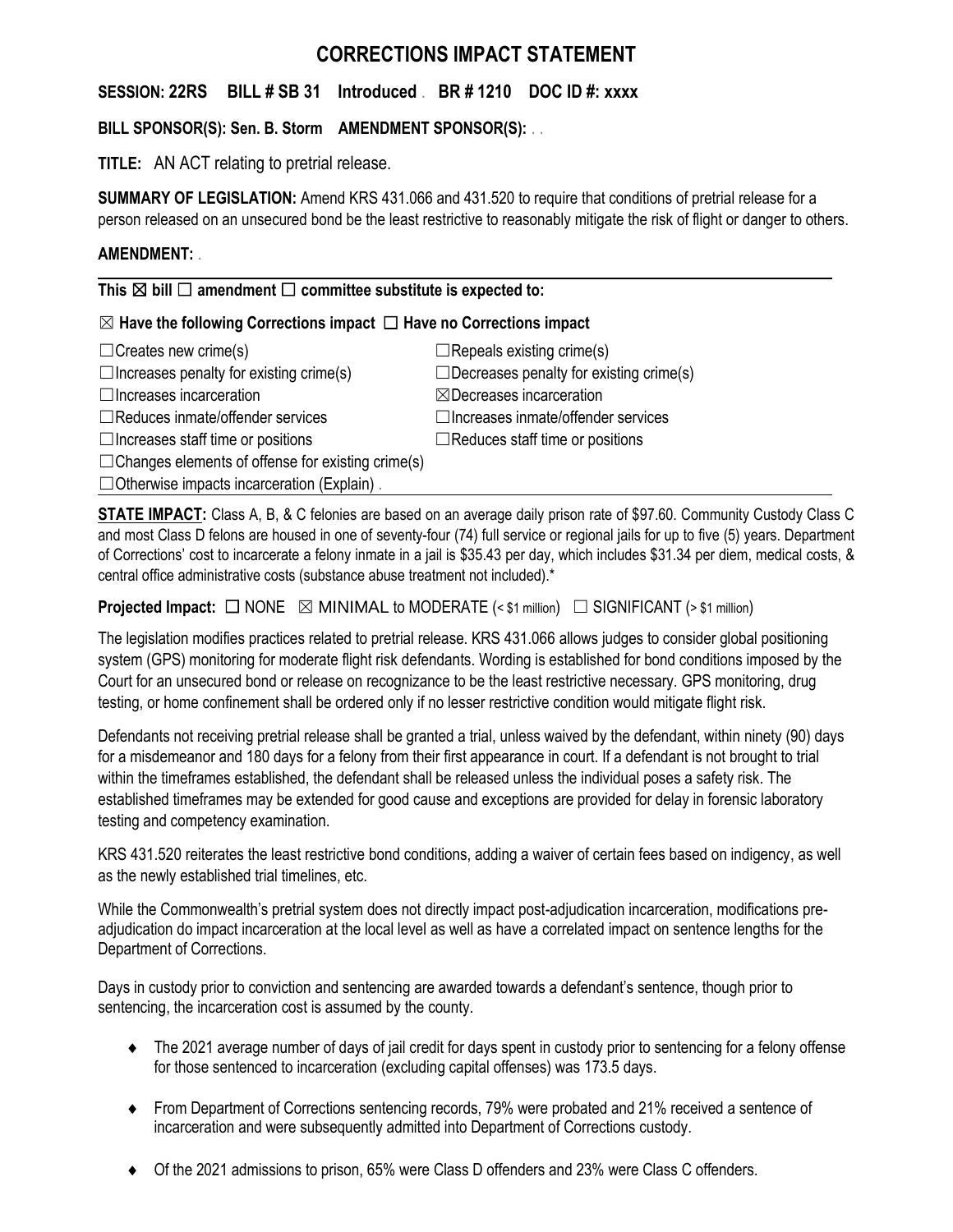Upon commitment, offenders will serve the remainder of their sentence as a state inmate, at a daily cost to incarcerate for the Commonwealth of either \$97.60 for those serving in a prison or \$35.43 for those Class D and community custody Class C state inmates serving in the county jail.

For offenders ultimately sentenced to incarceration, fewer days of jail custody credit is a cost savings for the county but equates to a higher number of days left to serve on their sentence, which is a cost increase for the state.

**LOCAL IMPACT:** Local governments are responsible for the cost of incarcerating individuals charged with Class A or B misdemeanors and felony defendants until disposition of the case. The estimated impact will be based on the \$35.43 cost to incarcerate for the Department of Corrections, including \$31.34 per diem and medical that DOC pays jails to house felony offenders. This cost to incarcerate may not be the actual housing cost for the jail.\*

**Projected Impact:**  $\Box$  NONE  $\boxtimes$  MINIMAL to MODERATE (< \$1 million)  $\Box$  SIGNIFICANT (> \$1 million)

Under KRS 532.100 Class D and community custody Class C offenders serve their sentence of incarceration at a local detention center at a cost to the Department of \$35.43 per day. Jails receive \$31.34 in per diem reimbursement for these offenders.

Under the proposed legislation, pre-adjudication detainees, unless waived, may receive a trial within a set number of days. This could provide shorter incarceration periods and reduced pre-adjudication fiscal costs. Those defendants inclined to waive the proposed timeframes for trial would likely be those facing imprisonment for felony charges.

Of the 138,699 pre-trial interviews conducted by AOC conducted in 2021, 31,994 (23%) received administrative release, 64,749 (45%) were released on a financial bond, and 44,960 (32%) were released on a non-financial bond (ex: released on own recognizance).

 $\bullet$  The median average for pretrial releases was two (2) days in custody.

. . . .

- Those released on administrative release served a median average of zero (0) days.
- Offenders released on a non-financial release or financial bond spent a median average of two (2) days prior to release. Those who were released via the 60-day rule served a median number of seventyseven (77) days prior to release.
- Those who were not released (detained until disposition or ending with indictment) spent a median average of twenty-seven (27) days in custody prior to release.
	- At the District Court level the median average until indictment was fifty-two (52) to fifty-five (55) days.
	- Those detained until disposition at the Circuit Court level served a median number of 109 days prior to release.

The legislation could have an impact at the local level in terms of cost savings for counties.

### **PROJECTED IMPACT FROM AMENDMENTS:**

. . . .

 $\Box$  NONE  $\Box$  MINIMAL to MODERATE (< \$1 million)  $\Box$  SIGNIFICANT (> \$1 million)

*\*All projections are based on the daily rate x 365 days x number of years. The cost to incarcerate as calculated by the Department is shown here as rounded to the hundredths. Offenders may have multiple offenses or be incarcerated on other charges unless otherwise noted. Unless otherwise noted, numbers will include inchoate offenses at the underlying offense level.*

#### **The following offices contributed to this Corrections Impact Statement:**

☒ Dept. of Corrections ☐ Dept. of Kentucky State Police ☒ Administrative Office of the Courts ☐ Parole Board ☐ Other

NOTE: *Consideration should be given to the cumulative impact of all bills that increase the felon population, lengthens the term or incarceration, or impose new obligations on state or local governments.* 

.

.

.